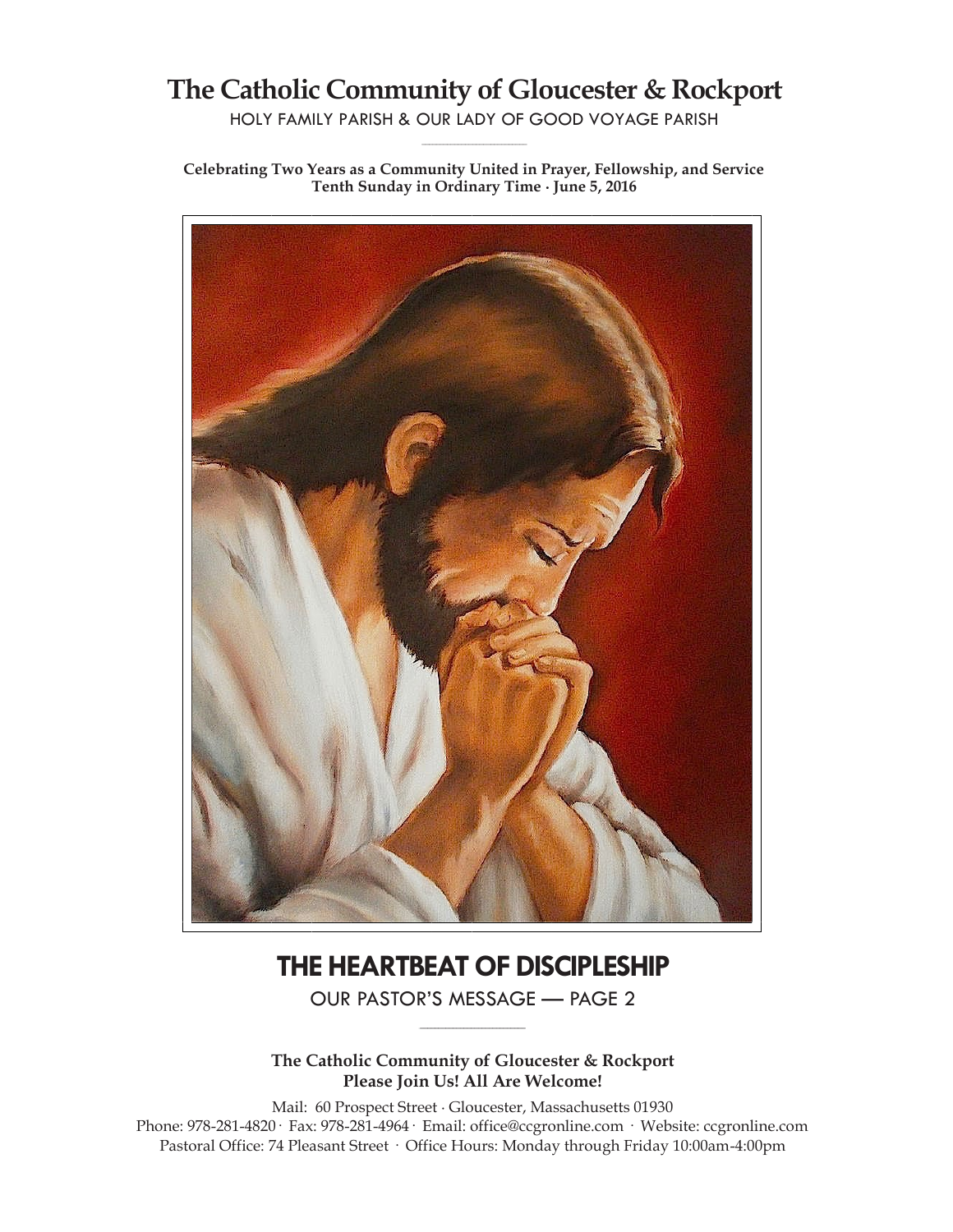#### **OUR PASTOR'S MESSAGE \_\_\_\_\_\_\_\_\_\_\_\_\_\_\_\_\_\_\_\_**

## **THE HEARTBEAT OF DISCIPLESHIP**

## *Have no anxiety about anything, but in everything by prayer and supplication with thanksgiving let your requests be made known to God. Philippians 4:6*

Two years ago, my life changed. Not by accident. Not by chance. But by choice. By simply saying "yes." Two years ago, my life changed when Cardinal Sean asked me to become pastor of the newly created collaborative between two historic parishes: Holy Family Parish and Our Lady of Good Voyage Parish. When I said "yes" to the Cardinal's invitation, did I know what I was getting into? Did I anticipate how much my life would change? Did I fully appreciate the demands of being a pastor in this new era of evangelization? Did I understand the weight of the cross of discipleship that would be handed to me here in Gloucester and Rockport? No, I did not. But did I embrace that cross with eagerness, energy, and joy? Anyone who knows me knows the answer to this last question: "Yes!"

This weekend marks the second anniversary of the Catholic Community of Gloucester & Rockport. It is hard to believe that two years have passed already. It is hard to believe how much life has changed for me, my family, and my closest friends. As you know, I love my work. I love my ministry. I truly love being a priest. At the same time, I miss my family and my friends. As a parochial vicar, I saw my parents and godparents almost every day. I saw my brother and sister, and my nieces and nephew almost every week. And I saw my closest friends in "The Loop" almost every month. It's harder now. The demands of being a pastor, the distance, and the cross of discipleship make it more difficult to see and spend quality time with those who mean so much to me.

Don't feel badly for me! Although I carry a heavy cross, I am supported by the love and prayers of my family, my friends, and our fellow parishioners! And those prayers mean everything to me! Truth be told, I struggle with prayer. As a young child, it seemed so easy to pray. Each night after dinner, we prayed the Rosary as a family. Each weekend, we went to Mass as a family. And at the seminary, we prayed as a community every morning, every evening, and every day at Mass. But the daily demands of being both priest and pastor sometimes make it difficult for me to sit down, slow down, quiet down, and find the time necessary to pray. If you are raising a family, running a business, or working hard to make ends meet, then you may share in this struggle to pray.

Why do I mention this personal struggle with prayer? What is the connection between my struggle and our second anniversary as a community of disciples? What is the connection between my spiritual life and our spiritual life as a community of disciples? The answer is simple. Prayer is the center, the core, and the foundation of everything we do. Prayer is the source of our relationship with the Risen Lord. Prayer is the origin of our faith, our hope, and our love for Christ and for each other. Prayer is our lifeline in times of sorrow or stress. Prayer is our joy during times of blessing and happiness. Prayer is the heartbeat of discipleship.

Without prayer, how can we hope to carry the cross that has been given to us? How can we hope to be a good parent, a good friend, a good employee, a good person, or a good pastor? How can we hope to fulfill the commandment to love God and to love others? By making a personal commitment to daily prayer, we accept an invitation to sit at the feet of Christ Jesus, who is our brother, our friend, our teacher, and our savior. By making a personal commitment to daily prayer, we grow closer to the Son of God, who lived, suffered, died, and rose for our sake. And by making a personal commitment to daily prayer, we grow closer to each other as friends, neighbors, and fellow disciples. We grower closer as a community united in prayer, fellowship, and service.

As I begin my third year as your pastor, I make this solemn commitment: to pray every day for all who live, work, and worship in the Catholic Community of Gloucester & Rockport; to pray for our pastoral team and for all who have embraced the cross of discipleship in our parishes; and to pray for those who joyfully strive to live the gospel, to share God's love, and to rebuild the Church. I also make this solemn commitment: to pray every day for those who gossip, who seek to tear down, and who struggle to embrace change and renewal in parish life. Finally, I make this solemn commitment: to pray every day for the grace to be a good disciple, a good man, a good priest, and a good pastor. I beg you to join me in making prayer the center of our lives as individual disciples and as fellow parishioners. As we forge ahead together, please accept my humble and sincerest thanks for your ongoing encouragement, kindness, and support; for your generous gifts of time, talent, and treasure; and most especially for your prayers for me, for our pastoral team, and for our parish communities. Thank you! May God bless you now and always!

Peace, blessings, and sincere thanks to all, Father Jim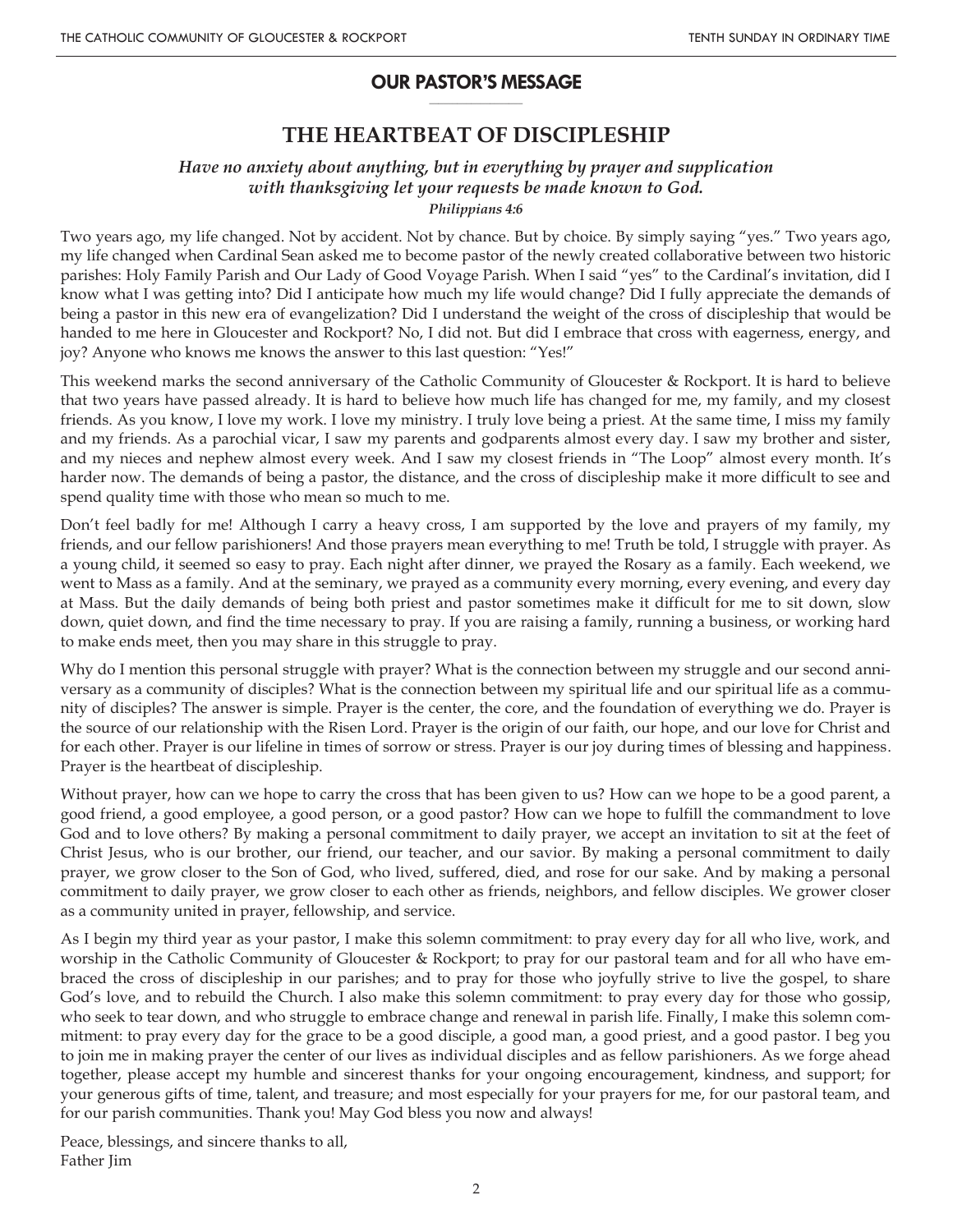#### **PASTORAL TEAM NEWS \_\_\_\_\_\_\_\_\_\_\_\_\_\_\_\_\_\_\_\_**

## **PASTOR'S NOTE WELCOME, CLAIRE MURPHY!**

As your pastor, I am responsible for both the spiritual and temporal well-being of our parishes. That means that in addition to being a shepherd of souls, I am also accountable for the financial stability of our parishes. Before my ordination to the priesthood, I studied math in college and worked at a bank. In addition, my hardworking parents taught me a great deal about how to balance a family budget, make ends meet, and save for the future. Although I am not an accountant or a financial expert, these experiences help me to appreciate the financial challenges and opportunities facing our two parishes.

During the past four months, I have become (by necessity) more intimately involved in the day-to-day financial management of our two parishes. This time of transition was made easier by the very able and dedicated members of our Finance Councils: Patricia Bertero, Jean Madruga, and Ann Marie Noble at Our Lady of Good Voyage Parish; and Joseph Grella, Robert Krause, Rosa Ladd, Sheila McCarthy, and the late Rudy Macchi at Holy Family Parish. Their gifts of time and talent should be applauded and much appreciated by every single parishioner in the Catholic Community of Gloucester & Rockport.

I am now delighted to announce that Claire Murphy has accepted the position of Administrative Assistant for Finance. Claire has more than thirty years of experience in banking, consulting, fundraising, and non-profit management. She has been a small business owner, community volunteer, and catechist in her home parish's youth faith formation program. Claire and I have known each other for more than ten years. And I am confident that she will make an outstanding addition to our pastoral team.

Finding the right person to assist me and our Finance Councils in ensuring the long-term financial stability of our parishes was not an easy task. And I am grateful for the advice, assistance, and support of many fellow parishioners and pastoral team members who helped with this process, especially Patty Bertero, Cliff Garvey, Joe Grella, and Rosa Ladd. I am also grateful to Jane Russo and Lori Thorstensen who have worked very hard during the past month to envision and prepare an office for Claire.

On behalf of Holy Family Parish and Our Lady of Good Voyage Parish, I warmly welcome Claire Murphy to our parishes and pastoral team. I ask you to pray for her as she begins her all-important ministry as our Administrative Assistant for Finance. And I ask you to continue to pray for all who live, work, and worship in the Catholic Community of Gloucester & Rockport.

Peace and blessings to all, Father Jim

#### **PASTOR'S CHALLENGE \_\_\_\_\_\_\_\_\_\_\_\_\_\_\_\_\_\_\_\_**



## **PASTOR'S CHALLENGE SAINT ANN CHURCH HALL Chairs & Tables Fundraising Campaign Goal: \$7,500**

Since last fall, Michael Horgan, our buildings and facilities manager, and a team of dedicated local carpenters, masons, painters, and technicians have been working hard to repair and renovate Saint Ann Church Hall for both our use and for future generations of parishioners.

During the last six months, our team identified and repaired cracks in the foundation of the church that allowed moisture and water to leak into the church building threatening to undermine both the structural integrity of the hall and our priceless stained glass windows. They painted the hall for the first time in many decades. A new heating system and a new tile floor were professionally installed. This project was funded largely by rental income from the former parish school and was unanimously approved by our finance council.

Please keep in mind that renovations to the entrances, bathrooms, and kitchen will come next. But at this point, our renovation of the church hall is nearly complete! We now need your help to finish the job! Our current stock of folding chairs and event tables are in poor condition and should be replaced for both aesthetic and safety reasons. Each new folding chair will cost approximately \$30 and each new table will cost approximately \$100.

This weekend, a second collection will be taken at all weekend Masses in Holy Family Parish (Saint Ann Church and Saint Joachim Church). Our goal is to raise at least \$7,500 for new folding chairs and lightweight (but durable) folding event tables for Saint Ann Church Hall. Donations can also be sent directly to Father Jim at 60 Prospect Street, Gloucester, MA 01930.

Your prayers and generous support for this "Pastor's Challenge" fundraiser will be much appreciated by all who visit our hall and by all who live, work, and worship in the Catholic Community of Gloucester & Rockport! Thank you in advance for your prayers and support! If you have any questions, please remember that you are always welcome to contact Father Jim by phone at 978-281 -4820 or by e-mail at frjim@ccgronline.com. Thank you!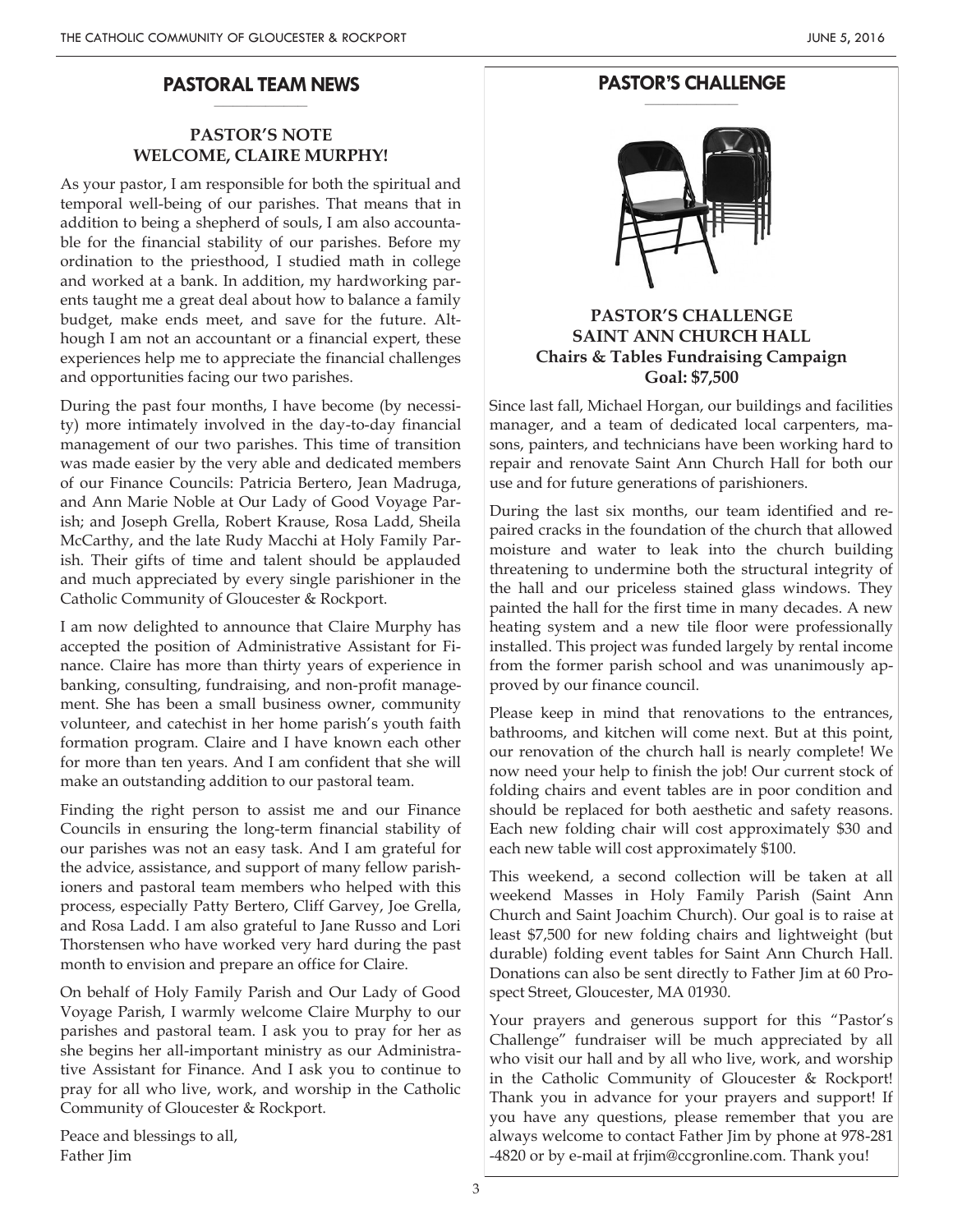#### **PRAYER, FELLOWSHIP & SERVICE \_\_\_\_\_\_\_\_\_\_\_\_\_\_\_\_\_**

## **OUR LADY OF GOOD VOYAGE HOLY NAME SOCIETY Sunday, June 5th· 6:30pm· Our Lady's Hall**

The Holy Name Society of Our Lady of Good Voyage Parish is an organization of adult men which was founded to support our parish through fundraising and volunteer service. The Holy Name Society meets on the first Sunday evening of each month in Our Lady's Parish Hall. Our next meeting is scheduled for this Sunday, June 5th at 6:30pm. New members are always welcome! For more information about the Holy Name Society and its good work in our parish, please contact Matt Parisi at mparisi101@gmail.com. Please join us! All are welcome!

## **THE HOLY ROSARY Monday Through Saturday After Daily Mass**

All are cordially invited to join the Catholic Community of Gloucester & Rockport as we pray the Holy Rosary every morning immediately after our 8:00am Daily Mass. By praying the Rosary, we grow closer to our Risen Lord by meditating on the mysteries of his life, death, and resurrection; and we grow closer to our Blessed Mother by asking for her powerful intercession for ourselves, our parishes, and our troubled world.

Daily Mass is celebrated in Our Lady of Good Voyage Church on Monday, Wednesday, and Friday mornings at 8:00am; in Saint Joachim Church on Tuesday & Thursday mornings at 8:00am; and in Saint Ann Church on Saturday mornings at 8:00am. For more information, please see Father Jim or contact him at frjim@ccgronline.com or 978- 281-4820. Please join us! All are invited! All are welcome!

## **OUR LADY OF GOOD VOYAGE SUMMER FAIR Saturday, June 18th· 9:00am-1:00pm**

All are invited to join Our Lady of Good Voyage Parish for our annual Summer Fair on Saturday, June 18th from 9:00am until 1:00pm in Our Lady's Hall. Highlights will include a fried dough breakfast, freshly baked Portuguese sweet bread, homemade desserts and snacks, and an outdoor bounce house for children! In addition, the Summer Fair will feature for sale original works of art by our fellow parishioner, Theresa Wonsom, and her friends, the Mount Vernon Street Artists. Last but not least, all are welcome to browse our boutique items and yard sale!

Donations and volunteers for our Summer Fair are needed and most welcome! Donations for the yard sale can be brought to Our Lady of Good Voyage Hall during the week from 9:00am until 2:00pm. For more information, please contact Father Jim at 978-281-4820 or frjim@ccgronline.com; or Linda Galvin at 617-803-6050 or lingalv2010@gmail.com. Please join us! All are welcome!

#### **JUBILEE YEAR OF MERCY \_\_\_\_\_\_\_\_\_\_\_\_\_\_\_\_\_\_\_\_**

## **LIVING THE WORKS OF MERCY WITH POPE FRANCIS**

Pope Francis has said that mercy is the "fundamental law that dwells in the heart of every person who looks sincerely into the eyes of his brothers and sisters on the path of life." This Year of Mercy is an invitation for us to look sincerely into the eyes of those around us, to recognize their needs, and to act accordingly.

During the Jubilee Year of Mercy, Pope Francis has called us to rediscover these Spiritual and Corporal Works of Mercy as a way of living more deeply as disciples of Christ Jesus in the true spirit of the Gospel. Each month, Pope Francis asks us to pray for both a "universal" prayer intention and an "evangelization" prayer intention.

Throughout the year, Pope Francis will also offer us "spiritual exercises" or ways of living out the Works of Mercy in communion with his monthly intentions, with fellow parishioners, and with believers throughout the world. The Holy Father's monthly intentions & spiritual exercises will be printed in our bulletin and posted online at ccgronline.com/mercy.

### **June 2016**

**Universal Prayer Intention: Human Solidarity** We pray that the elderly, the lonely, and the poor

find opportunities for encounter, support, and solidarity.

**Corporal Work of Mercy: Bury the Dead**

Attend the wake or funeral of someone who may not have family or friends present. Bring an elderly friend, neighbor, or relative to visit the grave of a loved one.

#### **June 2016**

**Evangelization Prayer: Seminarians & Novices** We pray for men and women entering religious life, that they might have mentors who live the Gospel and prepare them well for their vocations.

**Spiritual Work of Mercy: Counsel the Doubtful** Pray daily for vocations to the priesthood & religious life. Contact a local religious community or seminary and inquire about how you might help to promote vocations.

As we celebrate the Extraordinary Jubilee Year of Mercy and live out the Works of Mercy under the Holy Father's guidance, let us pray for the grace to live the Gospel, to share God's love and mercy, and to build up the Church!

## **MORE ONLINE! Join us: ccgronline.com/mercy**

For more information about the Jubilee Year of Mercy, including our easy-to-use Guides to Making a Good Confession and the Divine Mercy Chaplet, please visit our website: ccgronline.com/mercy.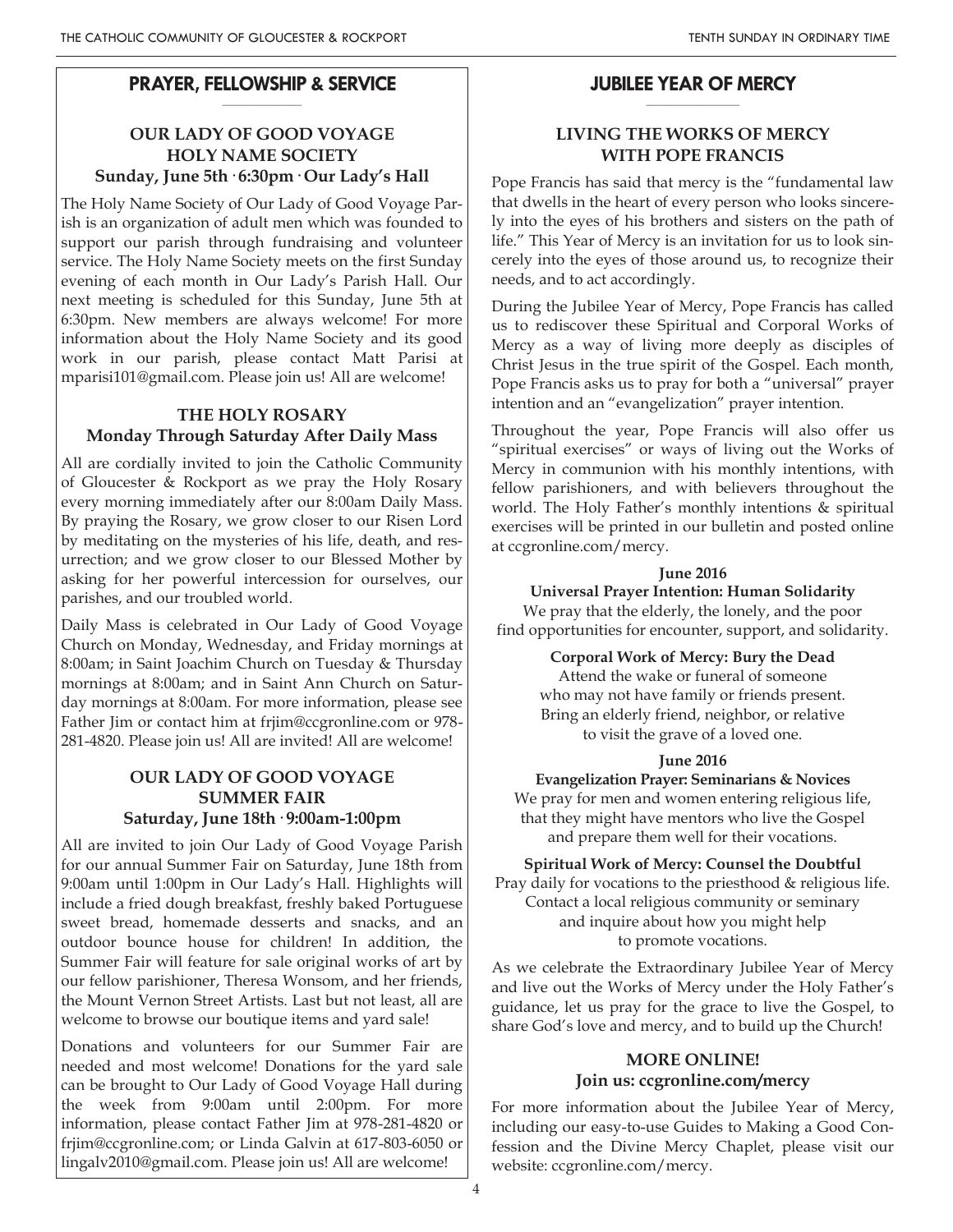#### **NEW & NOTEWORTHY \_\_\_\_\_\_\_\_\_\_\_\_\_\_\_\_\_\_\_\_**

## **YOUTH FAITH FORMATION FATHER JIM'S SUMMER ART CONTEST Calling Young Disciples!**

All young disciples (ages 5 through 11) are invited to participate in Father Jim's Summer Art Contest by creating an original work of art based on the theme that "Jesus Is Our Teacher!" Submissions should be no smaller than 8 by 11 inches and no larger than 18 by 24 inches; created, colored, drawn, or painted by hand; and depicting one of the following images of Jesus:

> Christ the Teacher Christ the Good Shepherd The Divine Mercy The Face of Christ

All original art projects are due by Friday, September 2nd and will be judged by Father Jim and a committee of judges! The winning submission will be professionally framed and displayed prominently in our pastoral office! Coloring sheets (for younger children) and suggested icon images (for older children) can be found on our website at ccgronline.com/formation. For more information, please contact Father Jim at frjim@ccgronline.com or 978- 281-4820. Please join us! All are welcome!

## **ASSISI PROJECT SPRING RAFFLE LOVING KINDNESS HANDPAINTED ICON Final Weekend! Tickets Still Available!**

Now through Sunday, June 5th, the Assisi Project is sponsoring a Spring Raffle for a beautiful handpainted icon of our Blessed Mother and the Child Jesus, often referred to as the "Loving Kindness" or "Sweet Kisses" icon because it so beautifully depicts the love and tenderness between Our Lady and her son.

Throughout the Christian world, icons are venerated as windows into heaven and are known to be instruments of God's grace and divine miracles. This particular icon was handcrafted in Greece using traditional tempera paint and gold leaf, and is covered with a protective varnish. It was blessed by Father Jim, but it was also blessed on the relics of Saint Spyridon the Wonderworker, a third century saint whose incorrupt relics are believed to be the source of many miracles. The icon can be seen on our website at ccgronline.com/news.

Proceeds will be shared with the Saint Vincent de Paul Society. Our goal is to raise \$1,000 worth of tickets! A donation of \$1.00 per ticket is requested. Tickets can be purchased after most weekend Masses in Holy Family Parish and Our Lady of Good Voyage Parish; or by contacting Cliff Garvey at cgarvey@ccgronline.com or 978-281-4820. The winner of the icon raffle will be drawn by Father Jim on Sunday, June 5th. Thank you for your generous support of the Assisi Project's Spring Raffle!

#### **PRAYER, FELLOWSHIP & SERVICE \_\_\_\_\_\_\_\_\_\_\_\_\_\_\_\_\_\_\_\_**

## **MEN'S FELLOWSHIP Saturdays at 6:30am· Parish Center**

The Men's Fellowship meets every Saturday morning at 6:30am in the Parish Center (Saint Ann Church Campus). New members are always welcome to join us for prayer, faith sharing, and mutual support as we work on deepening our personal relationships with Jesus Christ. For more information, please contact Al Mitchell at 978-879-3655 or albiemitchell@me.com. Please join us! All are welcome!

## **ASSISI PROJECT ONLINE MARY'S SONG OF MERCY, PART II Join us: assisiproject.com!**

If you were unable to attend our recent Day of Prayer & Reflection but would like to read Cliff Garvey's reflections on the Blessed Mother's life of prayer and discipleship, please join us at assisiproject.com for "Mary's Song of Mercy, Part I: The Annunciation" and "Mary's Song of Mercy, Part II: The Visitation." For more information or a printed copy of these reflections, please contact Cliff at cgarvey@ccgronline.com or 978-281-4820. May the Lord give you peace, now and always!

## **HOLY FAMILY WOMEN'S GUILD END OF YEAR CELEBRATION Tuesday, June 7th at 6:30pm**

All are invited to join the Holy Family Women's Guild for its "End of the Year Celebration" on Tuesday, June 7th at 6:30pm in Saint Ann Church Hall. Dinner will be served for members and guests. A donation of \$10.00 per person is requested from our guests. In order to adequately plan for food and drink, please RSVP by calling Lydia Bertolino at 978-281-4279 as soon as possible. Our End of the Year Celebration is a great opportunity to get together with both old and new friends, to welcome new members, and to share ideas about activities and events for "next year." Please join us! All are welcome!

## **NEWSLETTER SUBMISSIONS**

Submissions to our weekly newsletter are due by 12:00pm on Friday, one full week before the following Sunday's publication. Priority is given to parish programs and events. Submissions for a program or event must include date, time, location, and contact information (name, phone number, and preferably an e-mail address). All proposed submissions may be edited for content and should be sent to Father Jim at frjim@ccgronline.com. Thank you for your ongoing cooperation and support!

**THIRD ANNUAL SUMMER RETREAT** Mark Your Calendar: August 8th-August 12th· 6:30pm! More information coming soon!